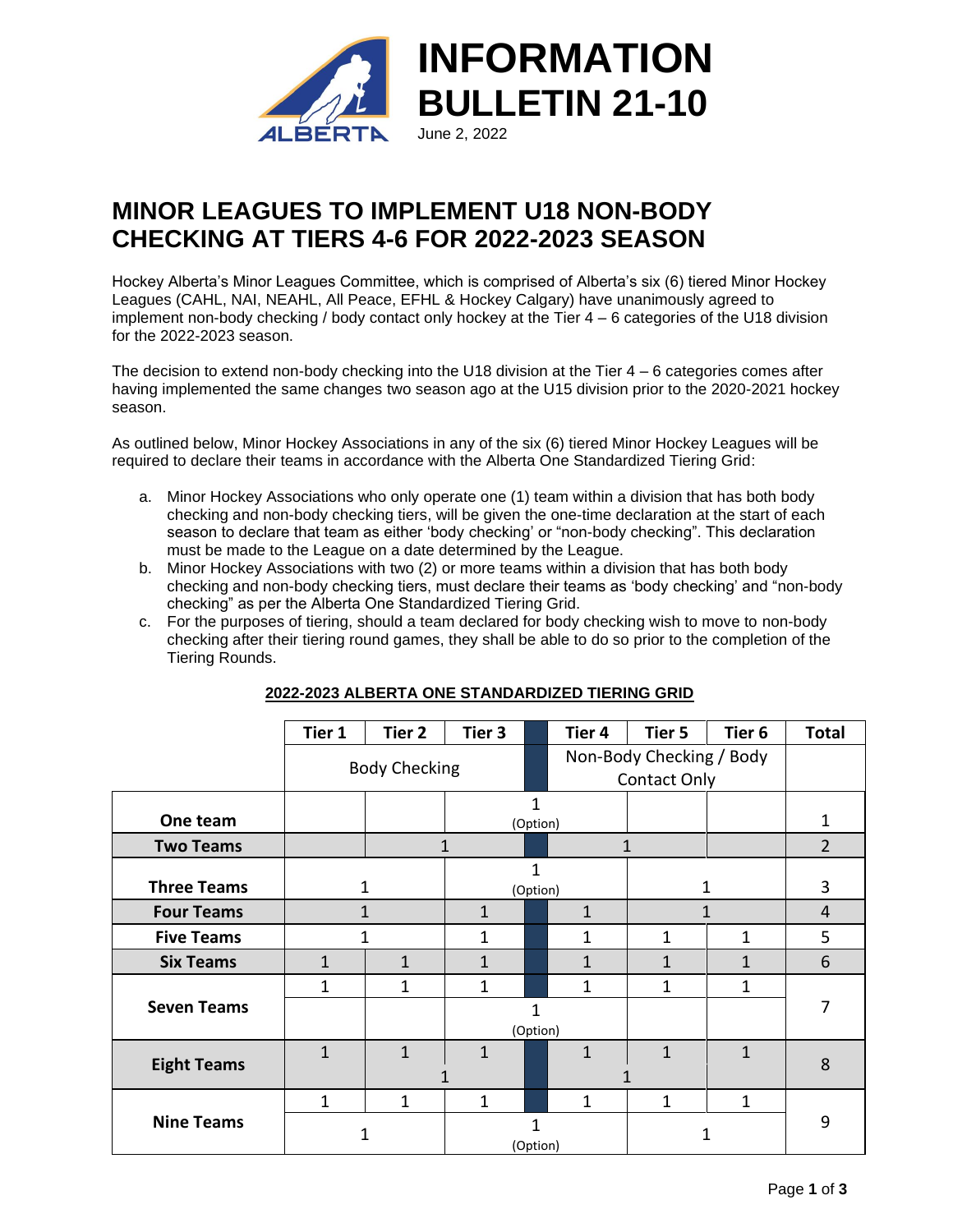

|                          | Tier 1                   | Tier 2               | Tier 3                                   |              | Tier 4         | Tier 5         | Tier <sub>6</sub> | <b>Total</b> |  |
|--------------------------|--------------------------|----------------------|------------------------------------------|--------------|----------------|----------------|-------------------|--------------|--|
|                          |                          | <b>Body Checking</b> | Non-Body Checking / Body<br>Contact Only |              |                |                |                   |              |  |
| <b>Ten Teams</b>         | $\mathbf{1}$             | $\mathbf{1}$         | $\overline{2}$                           |              | $\overline{2}$ | $\overline{2}$ | $\mathbf{1}$      | 10           |  |
|                          | $\mathbf{1}$             |                      |                                          |              |                |                |                   |              |  |
| <b>Eleven Teams</b>      | $\mathbf{1}$             | $\mathbf{1}$         | $\overline{2}$                           |              | $\overline{2}$ | $\overline{2}$ | $\overline{2}$    | 11           |  |
|                          |                          | $\mathbf{1}$         |                                          |              |                |                |                   |              |  |
| <b>Twelve Teams</b>      | $\overline{2}$           | $\overline{2}$       | $\overline{2}$                           |              | $\overline{2}$ | $\overline{2}$ | $\overline{2}$    | 12           |  |
| <b>Thirteen Teams</b>    | $\overline{2}$           | $\overline{2}$       | $\overline{2}$                           |              | $\overline{2}$ | $\overline{2}$ | $\overline{2}$    |              |  |
|                          |                          |                      | $\mathbf{1}$<br>(Option)                 |              |                |                | 13                |              |  |
| <b>Fourteen Teams</b>    | $\overline{2}$           | $\overline{2}$       | $\overline{2}$                           |              | $\overline{2}$ | $\overline{2}$ | $\overline{2}$    | 14           |  |
|                          |                          |                      | $\mathbf 1$                              | $\mathbf 1$  |                |                |                   |              |  |
|                          | $\overline{2}$           | $\overline{2}$       | $\overline{2}$                           |              | $\overline{2}$ | $\overline{2}$ | $\overline{2}$    |              |  |
| <b>Fifteen Teams</b>     | $\mathbf{1}$             |                      | $\mathbf{1}$<br>(Option)                 |              |                | $\mathbf{1}$   |                   | 15           |  |
| <b>Sixteen Teams</b>     | $\overline{2}$           | $\overline{2}$       | $\overline{3}$                           |              | $\overline{3}$ | $\overline{3}$ | $\overline{2}$    | 16           |  |
|                          |                          | $\mathbf{1}$         |                                          |              |                |                |                   |              |  |
| <b>Seventeen Teams</b>   | $\overline{2}$           | $\overline{2}$       | 3                                        |              | 3              | $\overline{3}$ | $\overline{3}$    | 17           |  |
|                          | $\mathbf{1}$             |                      |                                          |              |                |                |                   |              |  |
| <b>Eighteen Teams</b>    | $\overline{3}$           | 3                    | $\overline{3}$                           |              | $\overline{3}$ | 3              | $\overline{3}$    | 18           |  |
| <b>Nineteen Teams</b>    | 3                        | $\overline{3}$       | $\overline{3}$                           |              | $\overline{3}$ | $\overline{3}$ | $\overline{3}$    | 19           |  |
|                          | $\mathbf{1}$<br>(Option) |                      |                                          |              |                |                |                   |              |  |
| <b>Twenty Teams</b>      | $\overline{3}$           | $\overline{3}$       | $\overline{3}$                           |              | $\overline{3}$ | $\overline{3}$ | $\overline{3}$    | 20           |  |
|                          |                          |                      | 1                                        | $\mathbf{1}$ |                |                |                   |              |  |
| <b>Twenty-One Teams</b>  | 3                        | 3                    | $\overline{3}$                           |              | $\overline{3}$ | 3              | 3                 |              |  |
|                          | $\mathbf{1}$             |                      | $\mathbf{1}$<br>(Option)                 |              | 1              |                | 21                |              |  |
| <b>Twenty-Two Teams</b>  | 3                        | 3                    | 4                                        |              | $\overline{4}$ | 4              | 3                 | 22           |  |
|                          | $\mathbf{1}$             |                      |                                          |              |                |                |                   |              |  |
| <b>Twenty-Three</b>      | 3                        | $\overline{3}$       | 4                                        |              | 4              | $\overline{4}$ | $\overline{4}$    | 23           |  |
| <b>Teams</b>             | $\mathbf{1}$             |                      |                                          |              |                |                |                   |              |  |
| <b>Twenty-Four Teams</b> | $\overline{4}$           | $\overline{4}$       | $\overline{4}$                           |              | $\overline{4}$ | $\overline{4}$ | $\overline{4}$    | 24           |  |
| <b>Twenty-Five Teams</b> | $\overline{4}$           | 4                    | 4                                        |              | $\overline{4}$ | 4              | $\overline{4}$    |              |  |
|                          | $\mathbf{1}$<br>(Option) |                      |                                          |              |                |                | 25                |              |  |

Enclosed with this Bulletin is a "Frequently Asked Questions" document which will help Minor Hockey Associations in the education of their membership.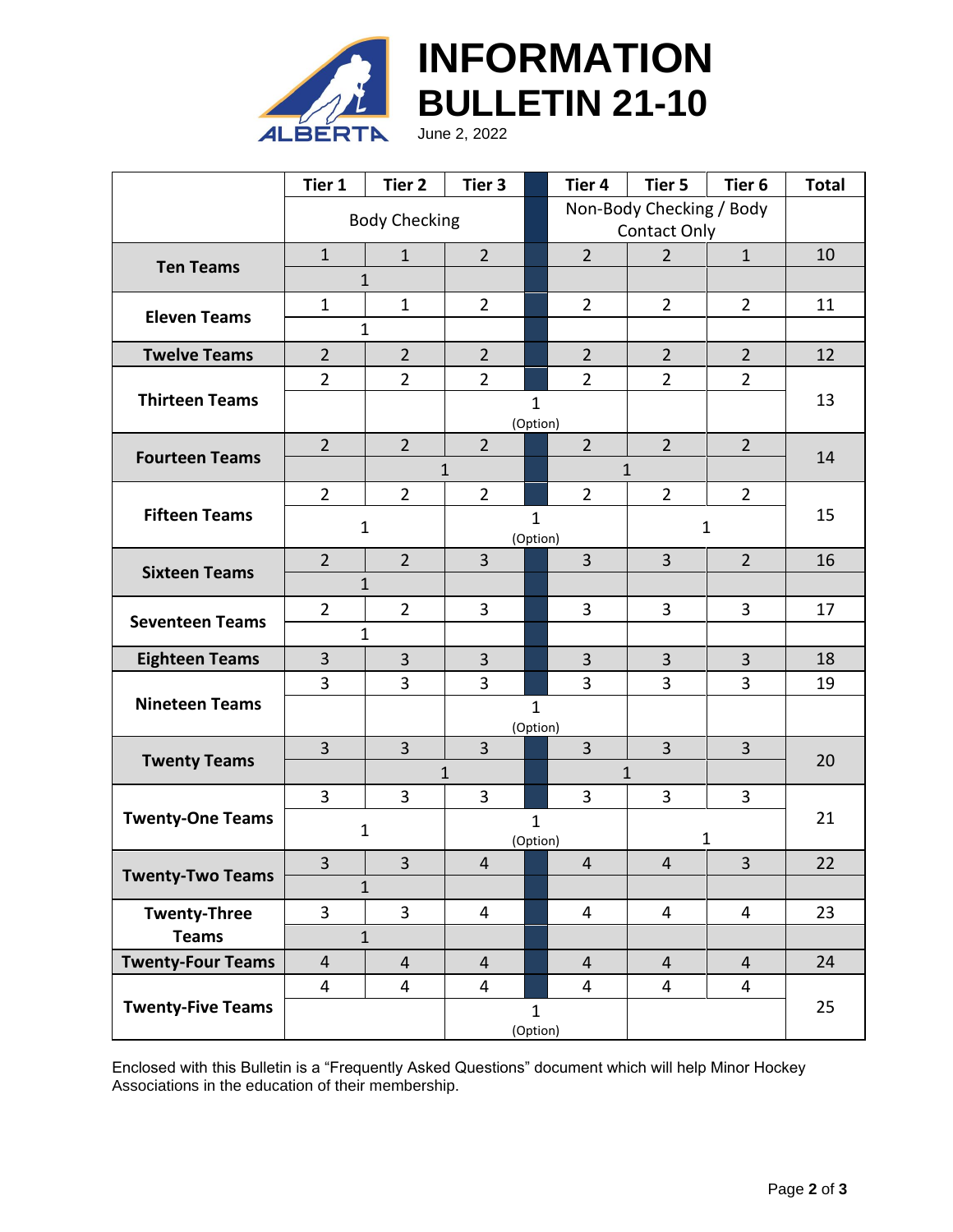

If you have any questions regarding the implementation of non-body checking hockey at the U18 division, please contact either your League President or the Hockey Alberta Office.

**Bryden Burrell Coordinator, Hockey Programs** [bburrell@hockeyalberta.ca](mailto:bburrell@hockeyalberta.ca) 403-342-6777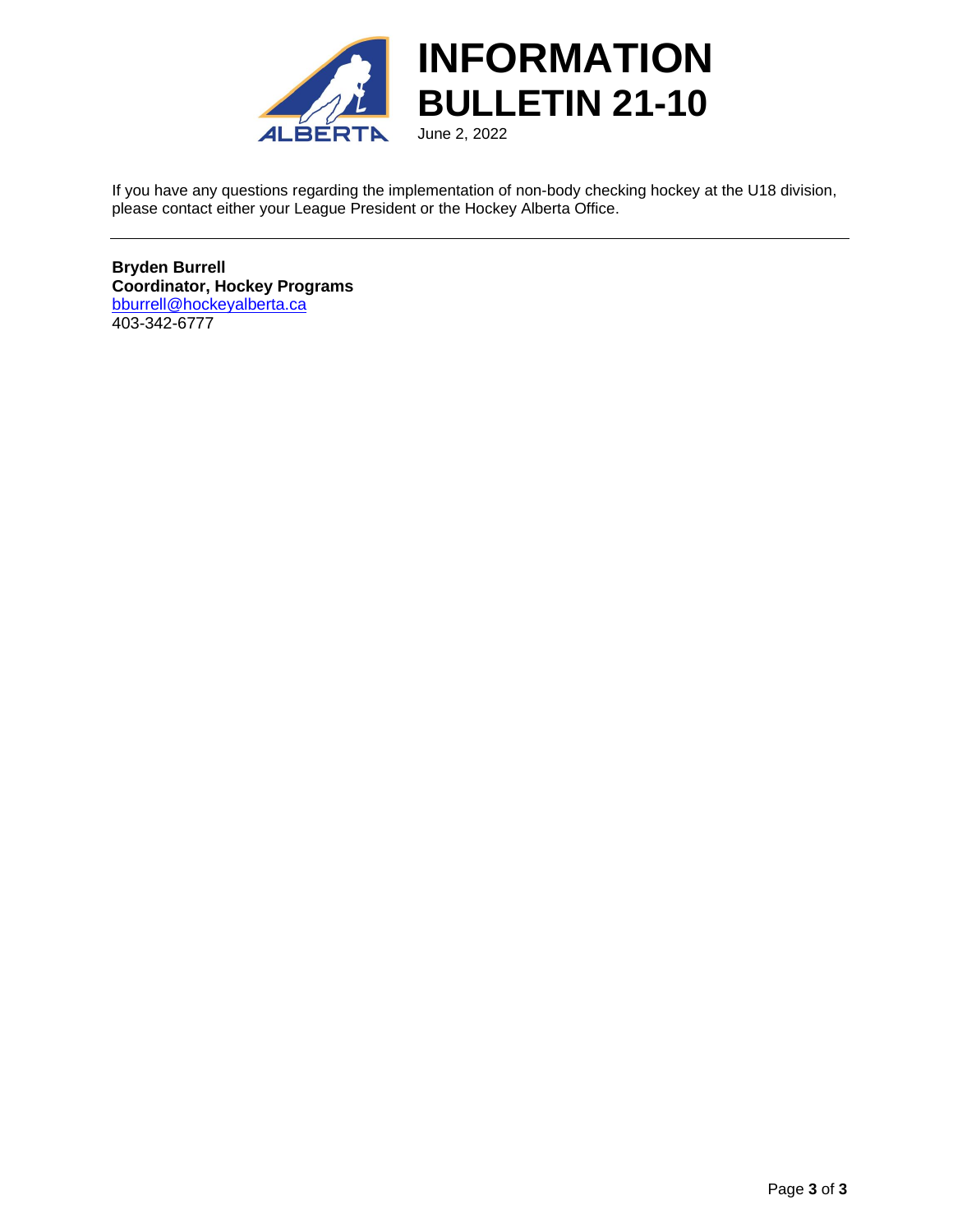

The FAQ document has been created to assist Minor Hockey Associations in the planning and implementation of Non-Body Checking / Body Contact Only hockey at the Tiers 4-6 categories of the U15 and U18 divisions.

#### **1. What division and categories are changing?**

Tiers 4-6 in the U15 and U18 divisions are affected by this change and are now non-body checking tiers of hockey. The U15 and U18 divisions will look as follows for the 2022-2023 season:

| <b>Division &amp; Category</b>                  | <b>Body Checking / Non-Body Checking</b> |
|-------------------------------------------------|------------------------------------------|
| U18 AAA, U17 AAA, U18 AA, U16 AA, U18 Tiers 1-3 | <b>Body Checking</b>                     |
| <b>U18 Tiers 4-6</b>                            | <b>Non-Body Checking</b>                 |
| U15 AAA, U15 AA, U15 Tiers 1-3                  | <b>Body Checking</b>                     |
| <b>U15 Tiers 4-6</b>                            | <b>Non-Body Checking</b>                 |

#### **2. What Leagues are implementing this change?**

Minor Hockey Associations that participate in the following Leagues will be affected by this change:

- Central Alberta Hockey League (CAHL)
- Northern Alberta Interlock (NAI)
- North Eastern Alberta Hockey League (NEAHL)
- All Peace Hockey League (APHL)
- Edmonton Federation Hockey League (EFHL)
- Hockey Calgary

#### **3. What are the expected benefits of making this decision?**

There are two significant benefits with non-body checking options at U15 and U18:

- Increased safety for our participants, and
- More options for our participants to continue playing hockey, as associations that have implemented non-body checking options have generally seen growth at the U15 and U18 divisions.

#### **4. Why was the decision made to implement non-body checking starting at Tier 4?**

First, aligning leagues and non-body checking hockey across the province was essential. The EFHL and Hockey Calgary have been operating non-body checking hockey, starting at the Tier 4 category, for several seasons, and have seen growth at these categories of hockey. To align with these two leagues, the Minor Leagues Committee unanimously supported the implementation starting at Tier 4.

Second, from a player development, progression and safety standpoint, there are four (4) essential skills that will allow players to properly give and receive a body check. Those four (4) skills are skating and agility; angling and positioning; stick checks; and body contact. Players who are limited in these four (4) essential skills do increase the risk of injury to themselves or other players should they be participating in body checking hockey. This progression in highlighted in the following diagram: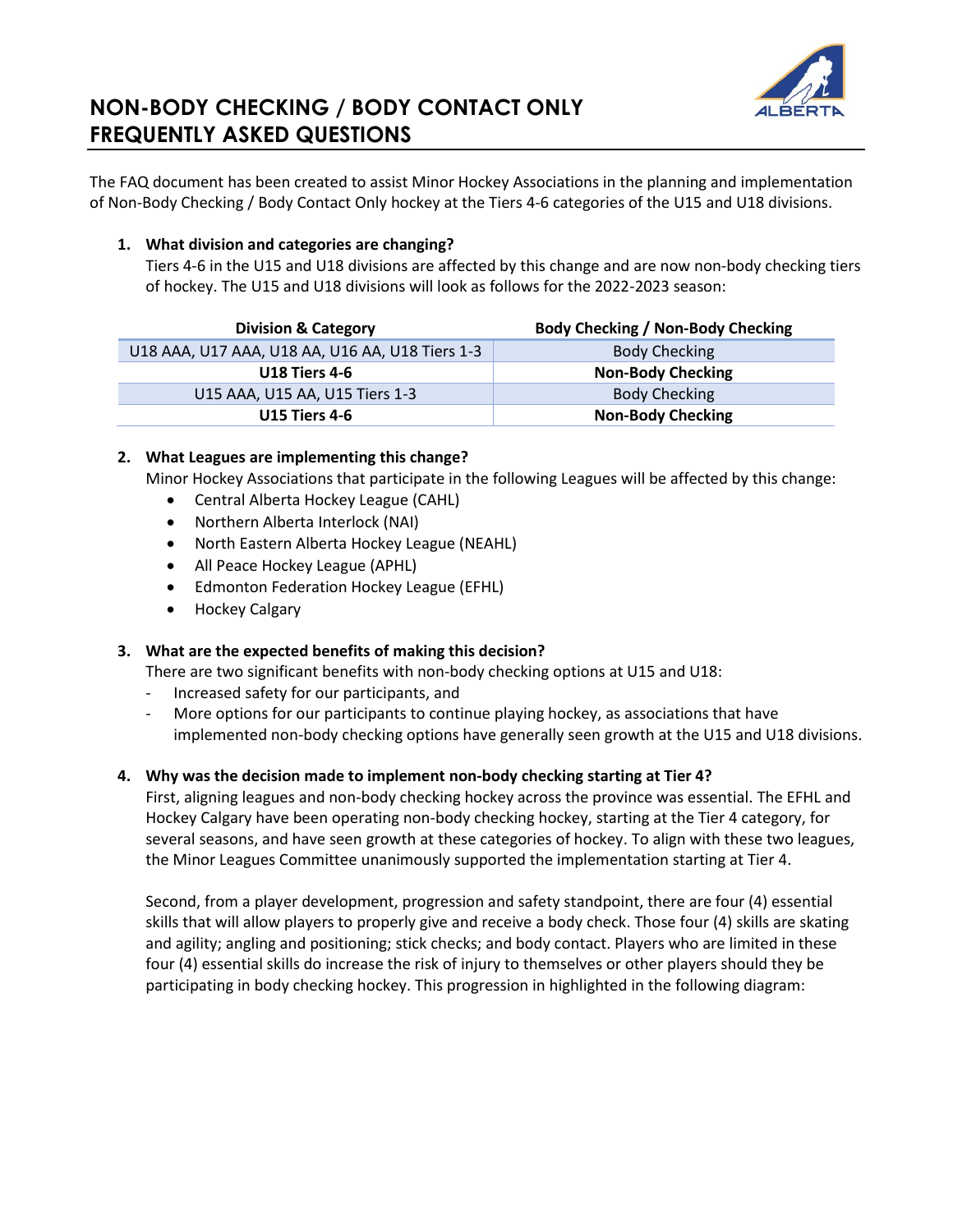



**5. Is 'Body Contact' being eliminated as part of this change?**

No, 'body contact' will not be eliminated, nor can it be eliminated. Body contact does and continues to play a crucial role in the game at all divisions.

#### **6. What is the difference between Body Checking and Body Contact?**

Body Checking is "an attempt by a player to gain an advantage on the opponent with the use of the body. Body checking results when two opposing players collide while skating in opposite directions or when positioning and angling allow the checker to use the force of the body to gain the advantage."

Body Contact is "incidental contact of two opposing players in pursuit of the puck or position on the ice in the same direction. Body contact occurs as a result of movement by the offensive player."

Below are two videos that will help educate your association and membership on the differences:

Body Checking: <https://youtu.be/49eOGJzPzs8>

Body Contact: <https://youtu.be/byVpydXxMV8>

**7. Should coaches of non-body checking teams be teaching their players the skill of body checking?** Yes, Hockey Alberta strongly recommends that coaches continue to teach the skills of properly giving and receiving a body check. By teaching these skills, players will be able to affiliate to teams playing with body checking and progress into playing with body checking in future seasons.

Minor Hockey Associations are encouraged to develop a coaching plan with their U13, U15 and U18 coaches to ensure these skills are being taught on a regular basis.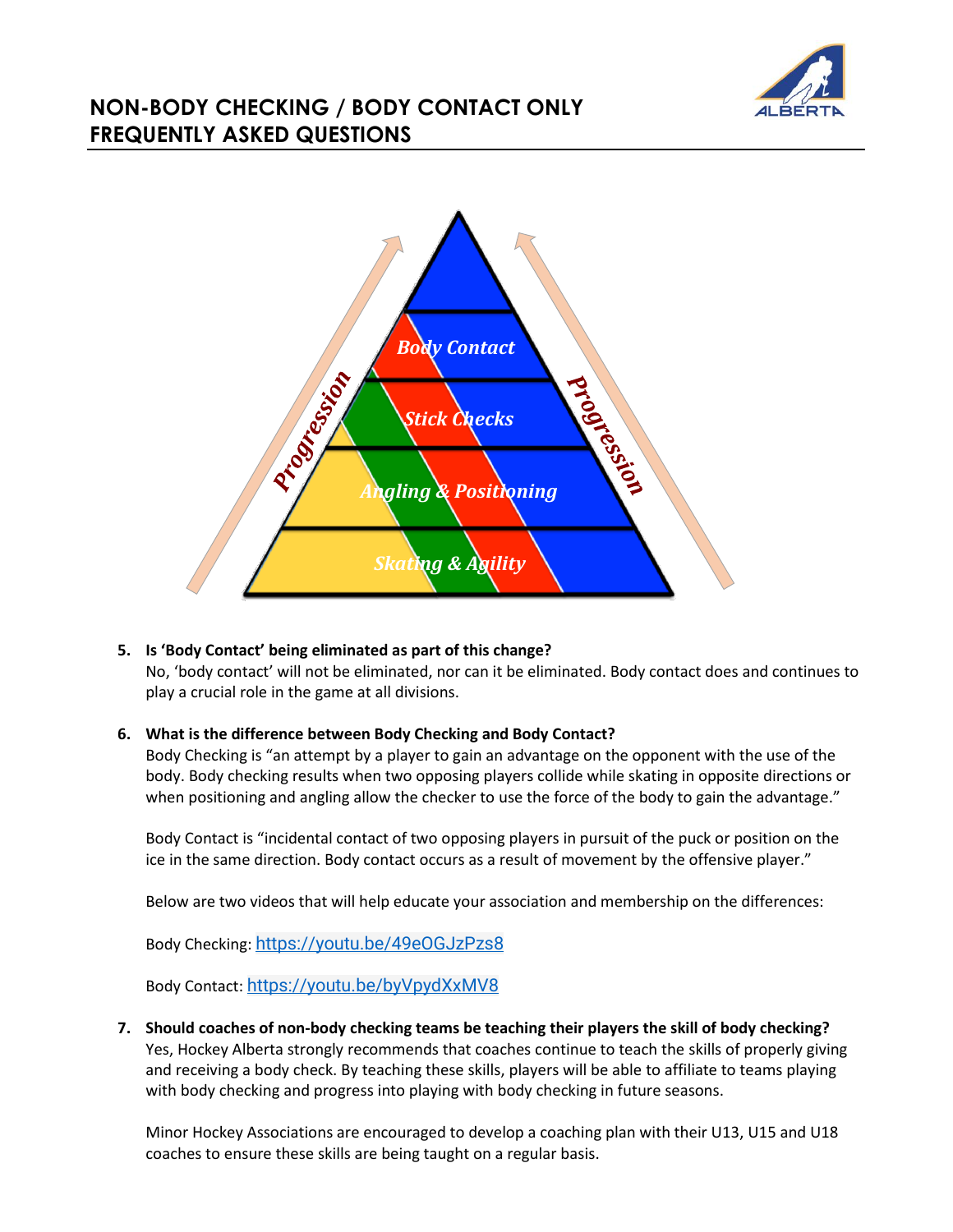

**8. Will players from non-body checking teams be eligible to affiliate to 'body checking' teams?** Yes, players from non-body checking teams will be eligible to affiliate to teams playing with body checking rules, should that player agree to be affiliated as such. Hockey Alberta's Affiliation Regulations will apply to the affiliation of all players.

#### **9. As an association with only one (1) team in the U15 and/or U18 divisions, my association will be able to declare to our League that we are either 'body checking' or 'non-body checking'?**

Yes, on a year-by-year basis, associations with only one (1) U15 or U18 will be given the one-time declaration to choose either 'body checking' or 'non-body checking' by their League Team Declaration deadline. Hockey Alberta strongly recommends that associations have an idea of the team's competitiveness prior to League Tiering to ensure they are declaring based on the teams competitiveness and not the want of playing with body checking.

For those associations who declare their one (1) team as 'body checking', but due to their competitiveness in the League Tiering Process wish to move to the 'non-body checking' tiers of hockey (4-6), will be given the opportunity to move prior to the end of their League Tiering Process; or by their League's re-tiering deadline.

However, those associations who declare their one (1) team as 'non-body checking' will not be given the opportunity to move up to 'body checking'/ Tier 3 or higher.

### **10. As an association, should I ask players if they would like to participate in 'non-body checking' hockey?**

Yes, Hockey Alberta strongly recommends at the time of player registration, that an option is provided for players to indicate if they would like to participate in 'body checking' or 'non-body checking' hockey. This will allow associations to determine their numbers for either option and to start planning for League play accordingly.

Our recommendation is that a check box is added on the association's individual player registration form to gather this information.

#### **11. As an association with one (1) team at the U15 and/or U18 division, what should I do if half the players select 'body checking' and the other half select 'non-body checking'?**

Hockey Alberta strongly encourages that associations, within a close proximity to each other, work together to form two (2) or more teams. By working together, associations can have one (1) team declared as 'body checking' and the other team declared as 'non-body checking' as per the Alberta One Standardized Tiering Grid.

#### **12. As an association with one (1) team at the U15 and/or U18 divisions, what should I do if there are a one or two players of a higher skill, but our team has declared as 'non-body checking'?**

Hockey Alberta strongly encourages that associations, within a close proximity to each other, work together to form two (2) or more teams, so that these players might be able to access a higher tier with 'body checking'.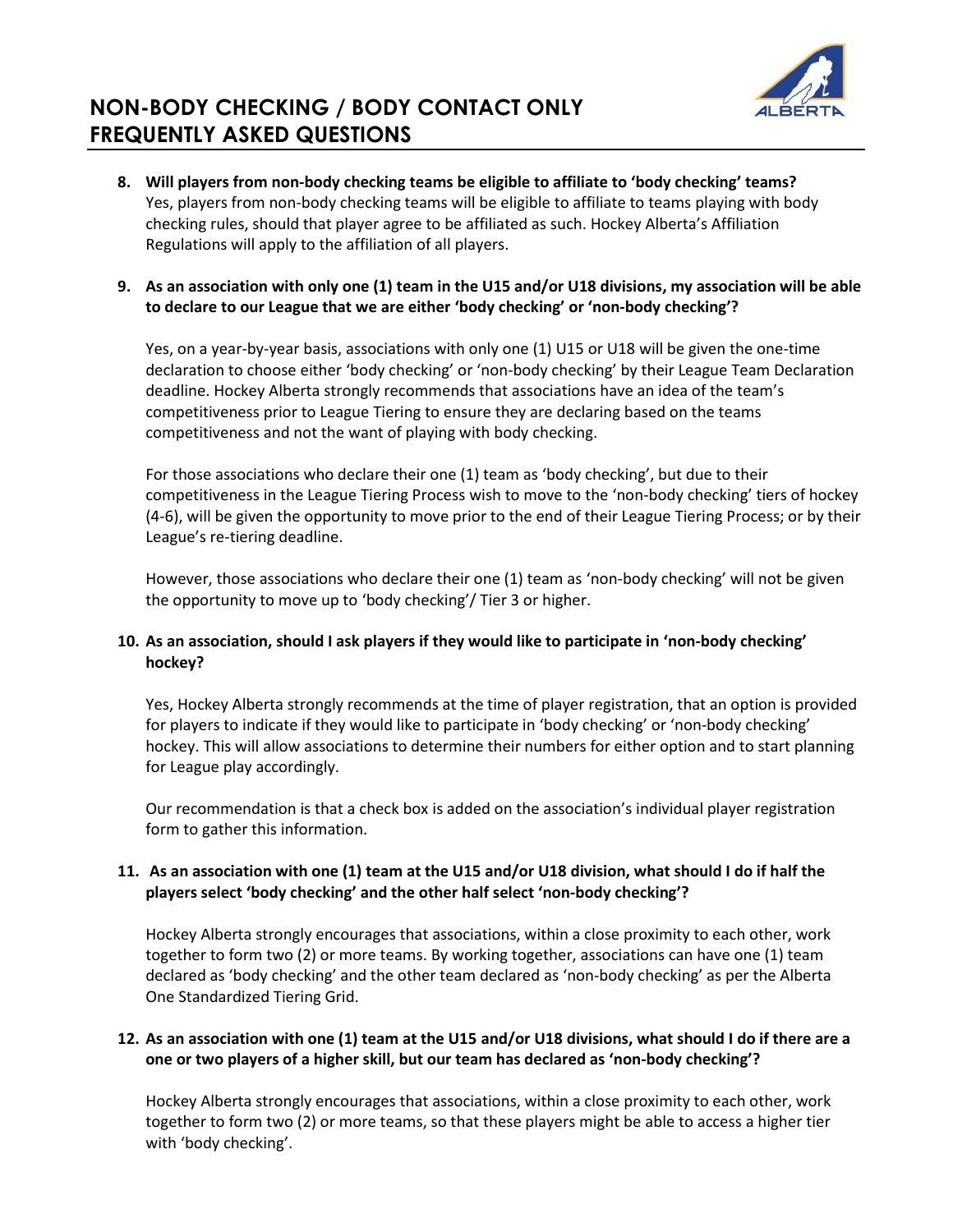

With that said, all players at the U15 and U18 divisions, regardless of their resident Minor Hockey Association, are guaranteed the opportunity of a tryout with their resident Elite and AA Draw Zone teams. This opportunity affords all players the ability to access a higher level of hockey at the U15 and U18 divisions with body checking.

#### **13. As an association with one (1) or two (2) teams at the U15 and/or U18 divisions, do we have to allow players the opportunity to play 'body checking' even though they have been placed on a 'nonbody checking' team?**

All players at the U15 and U18 divisions, regardless of their resident Minor Hockey Association, are guaranteed the opportunity of a tryout with their resident Elite and AA Draw Zone teams. This opportunity affords all players the ability to access a higher level of hockey at the U15 and U18 divisions with body checking.

Nonetheless, Hockey Alberta would encourage associations to allow players who would like to play 'body checking' to be granted the ability to do so, if either their skills warrant the movement or if it doesn't jeopardize the associations ability to ice a team at the U15 or U18 divisions.

Movement between associations would take place using Hockey Alberta's Minor Player Movement Form.

### **14. As an association with one (1) team, if our team has declared as 'body checking', but we have players that want to play 'non-body checking', do we have to allow them the ability to access 'body non-body checking'?**

Yes, as this speaks to a safety component of the game. Players who would like to play 'non-body checking' hockey have to be given the opportunity to access this option and cannot be forced to play 'body checking' hockey.

#### **15. Will Hockey Alberta be operating a Provincial Championship at the U15 Tier 4 and U18 Tier 4 Non-Body Checking Categories?**

Yes, Hockey Alberta will be operating Provincial Championships at the U15 Tier 4 and U18 Tier 4 categories for the 2022-2023 season. These Provincial Championships will be comprised of the U15 Tier 4 and U18 Tier 4 League Champions respectively.

#### **16. From an Officiating Standpoint, how will officials know if a game is 'body-checking' or 'non-body checking'?**

Hockey Alberta will be including this information in all Officials Clinic, so that the officials are equipped to officiate both 'body checking' and 'non-body checking' hockey at the U15 and U18 divisions.

To help aid the officials, Hockey Alberta will require that for U15 and U18 'non-body checking' games, the home team will be responsible for indicating on the game sheet prior to the start of the game that 'non-body checking' rules will apply. This can be done by writing "U15/U18 Tier (Insert Number) Non-Body Checking Game". Associations are strongly encouraged to ensure their Coaches & Managers know that this information must be included on game sheets going forward.